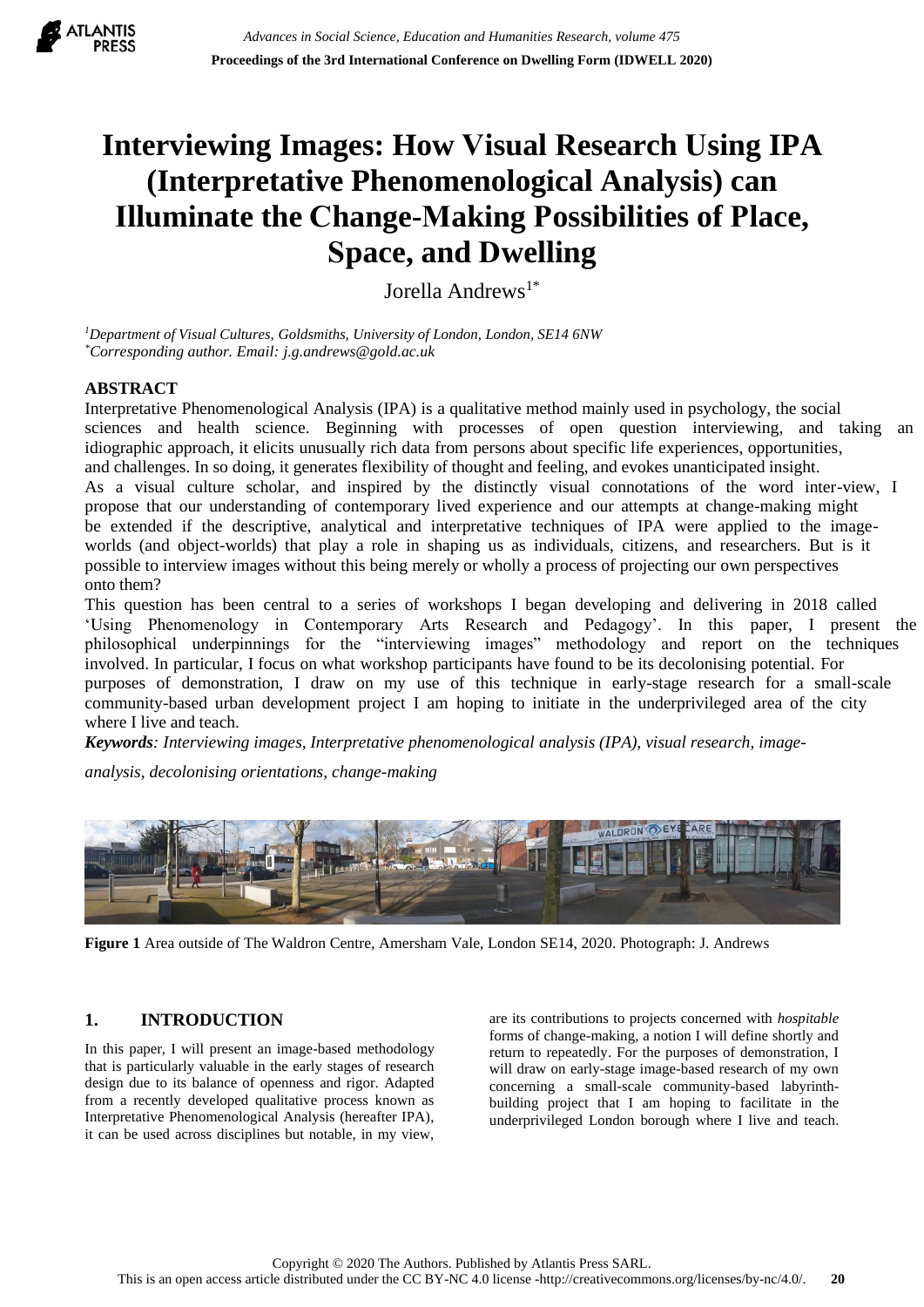Fuelling this project is a broader enquiry into the potential of these ancient space- and orientation-changing structures to create opportunities for personal, social, and environmental restoration and for peace within troubled areas within public space. The plot to which I will refer in this paper is a rundown square located outside of a local health centre [1].

Sites for proposed change are as multiple and varied as are the researchers who are drawn towards them. At issue might be an environment or community that is marked by distress or deprivation, a mind-set in need of reorientation, a condition of wounded identity or emotion, or less dramatically a space that no longer feels fit for practical or aesthetic purpose and needs to be renewed or reinvented. Indeed, such factors commonly present themselves as intertwined in a single project. Adding complexity to specific change-making projects is the fact that ideas about what might constitute "hospitality" will differ. Determining factors include the varied histories, lived experiences, and conscious and unconscious feelings and value systems at issue as well as what researchers and stakeholders take to be the parameters of "the world" and our stewardship of it. More than that, as attested to by the ongoing clamour of global news reportage and troves of often-less-attended-to personal testimony, different visions of both "hospitality" and "world" habitually collide. As such, instead of prompting curiosity and further enquiry beyond the limiting logics of "either/or", such differences are taken to inhibit communication and give rise to competition, the uneven exercise of power, conflict, and pain. All change-making projects are situated in contested terrain of this kind. Therefore, researchers dedicated to non-coercive processes of change-making will need to build strategies for self-reflectively navigating contestation into even the very earliest stages of research design.

To support genuinely open and exploratory research, so I argue (and this claim may at first sight seem counterintuitive), it is crucial that early-stage research begins by orchestrating a shift in attention *away from* what at first would seem to be most pressing – our vision of the change we wish to bring – *and towards* the site of proposed change as it is now, attending to it descriptively, in the first instance, until our own agendas fade and we begin to connect with the site's own modes of self-presentation. Why? Because if we want our change-making to be appropriate (that is, hospitable) it cannot be imposed upon a given site, by us, from without. It must emerge from a genuine encounter with that site and be co-designed with it. Inevitably such a process takes time. It also requires that researchers commit to situated enquiries that are accompanied by degrees of self-relinquishment and productive uncertainty: a reality that may seem unwelcome but is profoundly worthwhile. Indeed, it is for these reasons that I describe the research orientation at issue as decolonising and certainly decentring – a point to which I will return. In my own case, as soon as the Waldron site was presented to me as a possibility for collaboration and I had visited it and taken a first set of photographs, an almost fully-formed vision for how it might be transformed was installed in my mind. As I will show,

however, practising the "interviewing images" methodology made me increasingly attuned to the site as it was presenting itself to me then. As such, I found myself progressively letting go of that initial vision and entering a more open-minded and questioning sensibility – one that the phenomenologist Alia Al-Saji has theorised as a form of critical-ethical perception that is shaped by hesitation [2].

The notion of slowing down and taking time when engaging with sites in need of obvious or urgent change will appear risky, even irresponsible. To clarify, therefore, I am not arguing that this should be the only approach that is taken within such contexts. Acts of swift and immediate intervention will often be required, designed to serve immediate needs, and performed by those best qualified to do so. Nonetheless, alongside those swift interventions other, longer, slower, and initially more open-ended research activities must also be carried out. These are activities geared towards understanding the generally overlooked dimensions of those sites of trouble. But this is vital since it is within this overlooked terrain – or so I argue – that the seeds and strategies for deep change are nonetheless located. It is for this reason that the title of this paper refers to the change-making possibilities of place, space, and dwelling. As will become apparent from what follows, taking time – indeed, taking what might appear to be "too-much" time – yields accelerated and effective thought, strategy, and implementation later on.

In this paper, I present "interviewing images" as an especially effective means for grounding research processes (and findings) in the intensities of openness and attention that are required for deep change. Here, a given research site is addressed phenomenologically as a selfshowing image whose role it is to attract, challenge and expand researchers' capacities to perceive and thus think beyond inherited norms. This perceptual approach to change-making initially emerged from my interest in the writing of the French phenomenologist Maurice Merleau-Ponty. In the *Phenomenology of Perception* (1945), for instance, he claimed, against received philosophical wisdom, that the site and soil of genuine thought is located within the field of "phenomena, the layer of living experience through which other people and things are first *given to us*" [3]. Paraphrasing him, this means engaging with things in terms of "their concrete physiognomy" [4]. It entails discerning the individual ways in which organisms deal with the world, and the specific manner in which "subjectivity" inheres in history [5]. Later, in his unfinished book *The Visible and the Invisible* (published posthumously in 1964), he wrote that "It is at the same time true that the world is what we see and that, nonetheless, we must learn to see it" [6]. In other words, as researchers we must experience the perceptual world as our teacher. It is a matter of "the things themselves, from the depths of their silence" bringing themselves to expression [7]. Images are adept teachers of this kind and practices of addressing the world *as image* are vital. The insights that are obtained when researchers become "recipients" of vision in this manner generally bypass and are differently structured to the propositions we may have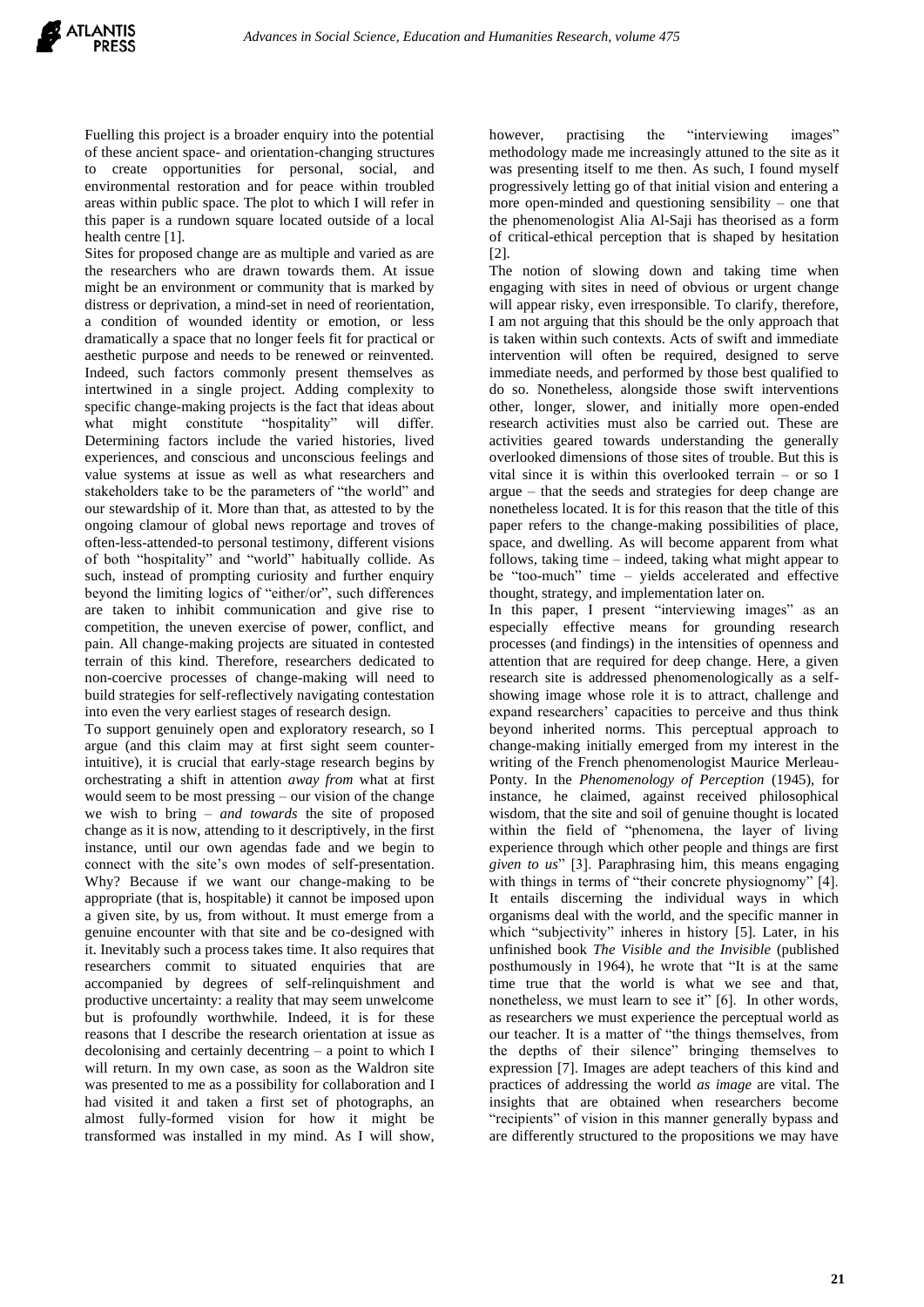carried with us into the research process. Furthermore, image-based, perceptual activity of this kind is crucial since self-presenting images address not only the realms of conscious cognition but also the potent, often changeresistant realms of the unconscious and of unconscious bias. Images, when attended to, invariably offer insight that is otherwise unavailable to cognition. Such insights are especially vital in contexts that are in desperate need of change but where effective change-making strategies have not been forthcoming.

Thus far, then, I have made two main points. In the first place, I am concerned with an early-stage research methodology in the service of what I have referred to as hospitable change-making. One of its crucial achievements is to orchestrate a shift in the researcher's attention away from "the desired change" and towards the site of proposed change as it is revealing itself here and now. In the second place, and with this end in view, I argue for the strategic importance of addressing (or "interviewing") our sites of proposed change understood as "image". I will justify these claims further in what follows. I will also expand upon my use of key terms and concepts (namely, "images", "interviewing," "hospitable forms of changemaking," and "place, space, and dwelling") in section 3 below.

## *1.1. Related Work*

#### *1.1.1. Philosophical and pedagogical research*

Broadly, Merleau-Ponty's phenomenological philosophy is formative for the image-based methods presented in this paper. This is due to his nuanced foregrounding of perceptual engagements as paradigmatic for his attempts to re-envision philosophy as meaningful for, and applicable to, the often ambiguous and unsettled realities of everyday life. To this end, he studied the experiences of visual practitioners, notably painters, and sought to learn from them. [8]. Significantly, too, in my own turn to philosophy from an original training in fine art, and as I sought to engage with the writings of Merleau-Ponty which had so captured my imagination, I discovered that images consistently played a leading role in terms of directing my thought and shaping my arguments; that is, I experienced them as "agents for", or "carriers of", thought [9]. Such an understanding of imagery (and the "object"-world more broadly) as agential is not mine alone, of course. Routes into this terrain have been variously suggested and explored by thinkers including Hannah Arendt, Leo Bersani, Jean-Louis Chrétien [10], Georges Didi-Huberman, Kaja Silverman, W.J.T. Mitchell, and researchers working in the field of New Materialisms including Karen Barad, Jane Bennett, Rosi Braidotti, Manuel DeLanda, Elizabeth Grosz, and Vicki Kirby. Interesting connections may also be found with Goethean Science [11]. Points in Robert Sokolowski's *Introduction to Phenomenology* and Raymond M. Weaver's work on description have also been instructive [12].

The image-based research methodology I will be presenting is novel. However, my efforts align with recent developments in educational studies that challenge the long-predominance of number- and text-driven approaches to learning by championing visual processing skills. Take, for instance, Visual Thinking Strategies (VTS) as devised by Abigail Housen and Philip Yanamine [13].

*1.1.2. Qualitative enquiry: Interpretative Phenomenological Analysis*

| EMERGENT<br><b>THEMES</b> | ORIGINAL TRANSCRIPT | <b>EXPLORATORY</b><br><b>COMMENTS</b>   |
|---------------------------|---------------------|-----------------------------------------|
|                           |                     | descriptive<br>linguistic<br>conceptual |
|                           |                     |                                         |
|                           |                     |                                         |
|                           |                     |                                         |

#### **Figure 2** The IPA Grid (Smith, Flowers and Larkin)

In 2013, I discovered and underwent training in IPA. First developed in the 1990s by the psychologist Jonathan A. Smith [14], a detailed explication of its underlying theory and methods was set out in text-book form in 2009 [15]. IPA is a qualitative, interview-based research methodology used mainly in psychology, the social sciences and health science although researchers in these fields have more recently used it to produce in-depth studies of personal responses to visual imagery [16].

Beginning with processes of open question interviewing, and taking an idiographic approach [17], IPA elicits unusually rich data from research participants about specific life experiences, opportunities, and challenges. Citing Smith et. al. in *Interpretative Phenomenological Analysis: Theory, Method and Research*: "IPA is concerned with the detailed examination of human lived experience. And it aims to conduct this examination in a way which as far as possible enables that experience to be expressed in its own terms, rather than according to predefined category systems" [18]. In so doing, it tends to generate unanticipated insight as well as flexibility of thought and feeling on the part of both researchers and participants. At the same time, the investigative postinterview processes built into IPA equip researchers to address emergent data with analytic and interpretative nuance and consistent self-reflectivity. Briefly, interviews are carefully transcribed and entered, un-edited, into the IPA grid (Figure 2). Transcripts are then analysed line by line, in terms of their descriptive, linguistic, and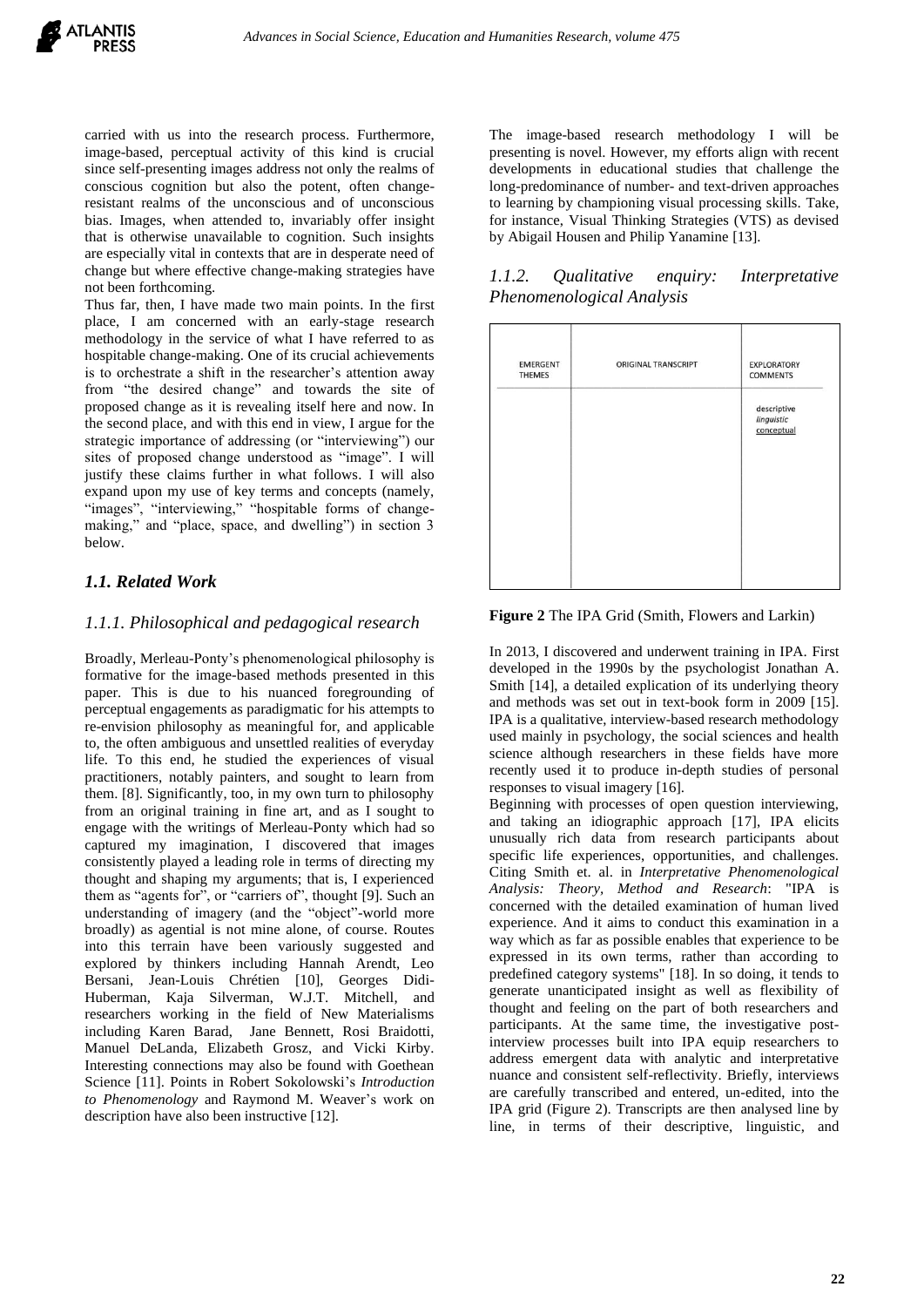conceptual content, indicating a concern with both prereflective (descriptive) and reflective modes of analysis and interpretation – although, to cite Smith, reflection remains "primal and natural" rather than "rarefied and distant" [19]. Crucially, too, the work of interpretation invokes what is known as a double hermeneutic involving both the participant and the researcher as sense-makers (see Figure 3).



**Figure 3** J. Andrews, The hermeneutic/decolonising circle in phenomenological research. Adapted from Elena Gil-Rodriguez and Kate Hefferon, *The London IPA Training Handbook*, London IPA Training, 2013, 21

Emergent themes are then identified, evidenced, and interpreted. Finally, the insights obtained across an entire data set are considered, compared, and contrasted to build a complex and finely detailed picture. At this stage socalled "super-ordinate" themes come to the fore. (In IPA, the in-depth nature of the interviewing, analysis and interpretation at issue means that data sets are usually no greater than 6-10 participants.)

IPA, I have found, allows for investigations that are

rigorous without being reductive due to its careful and non-invasive (hospitable) openings-up of multiple perspectives from which new insight and new possibilities may be derived. Also crucial is what I have already described as the decolonising intent that is embedded within the phenomenological method and within IPA taken as a whole – decolonising in terms of prioritising participant experience, expression and concerns over the assumptions and objectives of the researcher and their research project. Indeed, the relationship between phenomenology, hermeneutics and decoloniality (as an orientation) are well-described in Figure 3. Further aspects of the decolonising capacity of phenomenology in relation to the questions of hospitality and change implementation will become apparent, I hope, within the case study material presented in Section 4.

## *1.2. Contribution*

#### *1.2.1. Interpretative Phenomenological Analysis*

The "interviewing images" methodology presented in this paper extends the scope of IPA's approach to information gathering, analysis and interpretation beyond that of vocalised human experience obtained through the interviewing of persons. As a first step, therefore, in 2018 I contacted Smith, shared what I was attempting to do, and asked for feedback [20]. I also presented the concept at a meeting of the London IPA Group, a gathering in which IPA researchers share work-in-progress and problem-solve methodological and other issues. I was encouraged by the openness of response in both cases and in 2019 was invited by Smith and Larkin to present the methodology in an IPA-focused session they were chairing as part of the "Phenomenology of Health and Relationships Conference", Aston University, Birmingham [21]. I am grateful for Smith's ongoing support.

#### *1.2.2. Visual research methodology*

More broadly, the "interviewing images" methodology presented here (alongside my broader, collaborative work on using phenomenology in arts-based research) hopes to contribute to visual research methodology. This is significant because, to date, there is a lack of comprehensive, explicitly phenomenological methodological resources for visual researchers working across the arts, humanities, and sciences [22].

#### *1.2.3. Research on change-implementation*

In the introduction to this paper, I foregrounded the significance of the "interviewing images" methodology for "hospitable" (that is, non-impositional and non-coercive) forms of change-making. This approach contrasts with prevalent change management practices. As the term "change management" indicates, at issue here is a predominantly top-down operation with consultation – even early-stage consultation – rarely playing a significant strategic role within the identification of required change and the design of new processes. Instead, a small organisational leadership team devises and implements certain change-making solutions that they believe are vital for future flourishing and then attempt to "manage" their workforce and other stakeholders into compliance. "Theory of Change" (or ToC) differs by taking a collaborative approach right from the start. As Dana H. Taplin and Heléne Clark have put it in their 2012 publication "Theory of Change Basics, A Primer on Theory of Change", "Theory of Change is a rigorous yet participatory process whereby groups and stakeholders in a planning process articulate their long-term goals and identify the conditions they believe have to unfold for those goals to be met" [23]. But here too, at least at first sight, a somewhat impositional approach is indicated: first identifying and then implementing a clearly defined goal by means of backwards-mapping "desired outcomes" and visualising them within a complex but strict "causal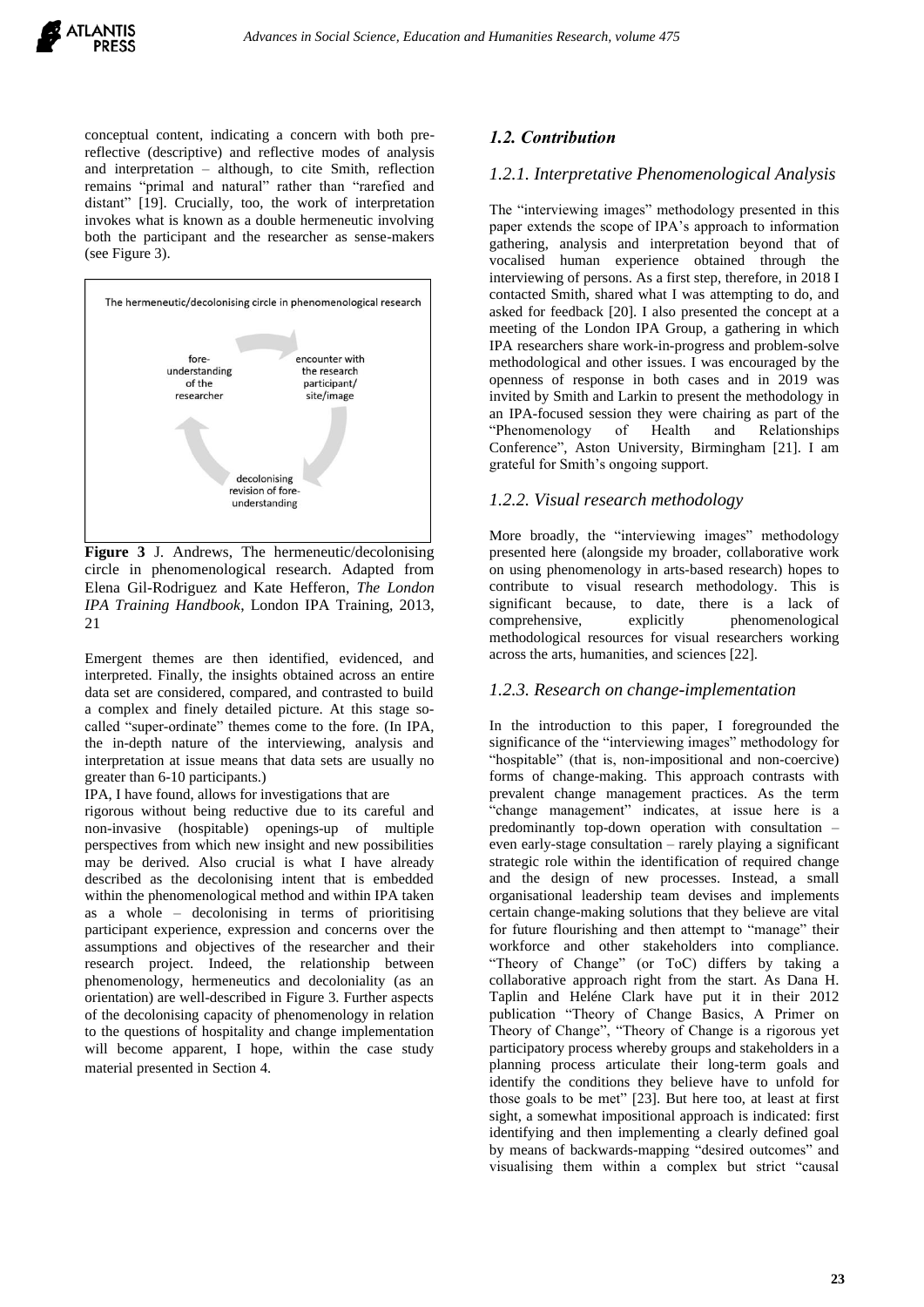framework" [24]. When ToC is investigated more closely, however, there are key moments throughout the design process, including at its initial stages, when rationales and assumptions (defined by the authors as "conditions or resources that your group believes are needed for the success of your program, and which you believe already exist and will not be problematic to maintain" [25]) are examined and adjusted. This interrogative work must be done for a given theory of change to be viable, and it is here that the strategies I am presenting in this paper could have a role to play.

Finally, I would like to draw attention to consulting industrial psychologist Daniel Burger's undated study "Phenomenological Perspectives on Change" [26] which reviews the impact of phenomenology (as expressed in the gestalt movement, existential psychology and logotherapy, and humanistic, including positive, psychology) on the person-centred approaches to organisational change that have arisen in recent years. As he puts it, this orientation challenges the Empirical-Analytical models that still dominate most contemporary organisations. He continues: "traditional management approaches like Taylor's scientific management and Weber's bureaucracy [...] focus on organisational goals to such an extent that the needs and dynamics of the people in the organisation are often neglected" [27]. Furthermore, the positivism that has so significantly influenced change facilitation and strategic management scholarship, with its "strong emphasis on rationality, quantifiable goals, and clearly defined problems", is "not effective in uncertain and instable environments" [28]. By contrast, he presents environments" [28]. By contrast, he presents<br>phenomenology's toleration of ambiguity and its prioritisation of "individual self-direction" and "growth and development" as essential to accomplishing effective organisational change [29]. Significantly, Burger closes his essay by referencing the valuable role of phenomenological research initiatives in South Africa, specifically those launched by the Centre for the Study of Violence of Reconciliation (CSVR). One of these, he adds "constitutes an analysis of the Truth and Reconciliation Commission's (TRC) hearings in order to assess the impact of the TRC at different levels" [30].

## *1.3. Structure*

In what follows (Section 2), I provide information about the emergence of the "interviewing images" methodology within a teaching context and (in Section 3) elaborate on key terms. Then (in Section 4) I turn to technique, drawing on my own case-study material. In the conclusion, as well as recap key points, I reflect on findings and impacts uncovered thus far, and on future developments.

## **2. BACKGROUND**

The "interviewing images" methodology emerged in 2018 while I was preparing a series of workshops for arts researchers (staff and students) at LASALLE College of the Arts, Singapore and at Goldsmiths, University of

London. Co-facilitated with LASALLE colleagues Jeffrey Say and Clare Veal, the first 3-day Singapore-based workshop was titled "Using Phenomenology in Contemporary Arts Research and Pedagogy" [31]. Its overall aims were to develop, deliver and test phenomenological methodologies that are not readily or comprehensively available within contemporary arts scholarship. Of more immediate concern was to examine how usefully these resources might assist arts researchers working in the emergent fields of modern and contemporary South-East Asian art history. At issue here was how best to critically approach South-East Asian art practices and projects which may not yet have been extensively studied or exhibited, and whose specificities might be obscured if already-formulated and generally Eurocentric art historical models are applied to them. In other words, the decolonising potential of these phenomenological methodologies was highlighted.

The first workshop provided a rationale for the value of phenomenological research strategies before focusing on the basics of IPA as presented in the IPA textbook. The IPA interviewing technique was presented as a useful addition to other approaches – interviewing being of particular use to arts researchers involved in field work and for whom encounters with makers, curators and viewers of art are crucial. Towards the end of the workshop, however, I asked whether the potential of IPA might be developed further into the terrain of "interviewing" images and objects and I presented and tested a range of techniques for doing this.

During the first workshop, as noted, the decolonising capacities of IPA and of phenomenological, image-based research more broadly emerged as a consistently important theme. This theme was foregrounded in the second "Using Phenomenology" workshop, held in London in 2019; it had the rather long subtitle of: "Phenomenological encounters with non-western and diasporic objectsimages-archives-&-artworlds (phenomenology, displacement and decoloniality)" [32]. Crucially, the London workshop began with a series of phenomenologically-based investigations of the workshop site itself: the Goldsmiths' campus and its institutional and local histories (in relation to Britain's colonial past, for instance, and to various social justice and educational reform movements), and its holdings, legacies and ethos as these are visually and materially embedded within campus structures and infrastructures.

## **3. DEFINITION OF TERMS**

It is almost time to address issues of technique. But before then it is worth further clarifying certain key terms.

#### *3.1. Images*

In this paper I have already defined images, fundamentally, as self-showing entities with the capacity to challenge and expand researchers' capacities to perceive and to think – if they are given the space and time to do so.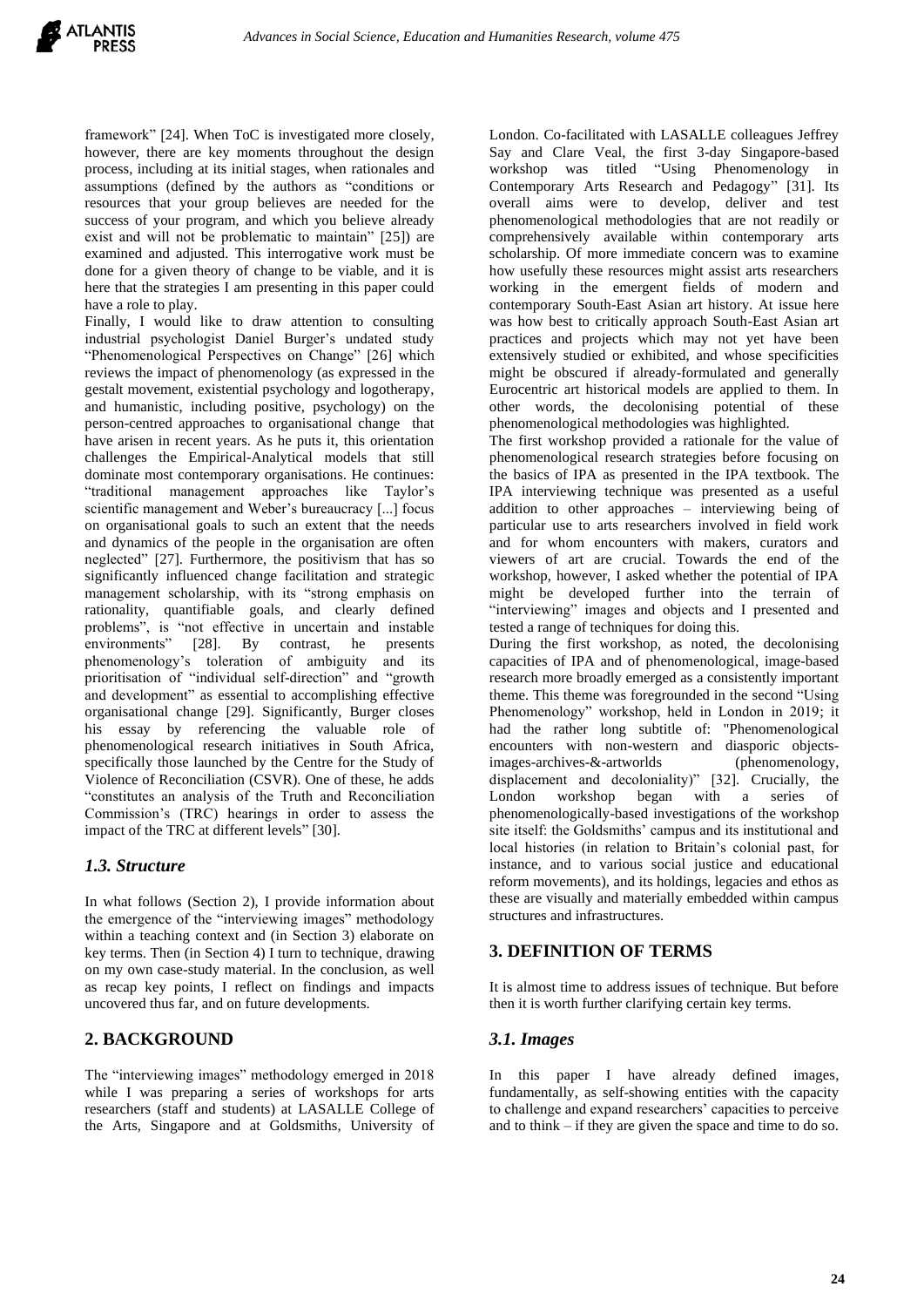It is in the service of such exploratory and non-prejudicial investigations that I have argued for the importance, especially in the early stages of research design, of researchers putting their own agendas to one side and strategically regarding their research sites and sources not as material to be in some way dominated but as "images" to be interviewed. Such images might consist of memories or other mental pictures but, in research contexts, more usefully take the form of physical artefacts such as drawings. diagrams, or photographs [33].

My definition of images as self-showing entities requires repetition because it challenges a dominant negative conception of images as idealised or rationalised substitutes for the vagaries of lived reality, offering human beings the illusion of control. Take for instance Martin Heidegger's influential concept of "world picture". As first communicated in his 1938 lecture "The Age of the World Picture", "world picture" referred to the pictorial means and devices by which modernity converted a pre-modern agential understanding of the world into an essentially inert conception of the world as "manipulandum", subject to human-centred practices of planning, devising, systematizing, projecting and mastering [34].

Building a research methodology around practices of "interviewing" self-showing images also contradicts an alternate but also-dominant notion of images as so fundamentally unruly or ambiguous in terms of their potential meanings that they are only communicatively useful if they are externally disciplined by words (this, of course, is also to underestimate the heterogeneous and often ambiguous nature of verbal language). It also challenges the older idea that images are fundamentally deceptive and thus non-viable as sites for philosophical reflection; this was a prejudice that Merleau-Ponty was required to undo given his philosophical prioritisation of perception as foundational for thought. Indeed, deep engagement with the image-world reveals that imagebased, perceptual attentiveness yields rich, detail-infused, self-structuring data for both inductive and speculative forms of thought processing.

As such – or so I argue – images, experienced as selfshowing entities also play a vital role within changemaking projects. As I will show, it was only as I took time to convert and then study photographic representations of a site for potential change I was interested in (that rundown location outside of a local health centre) that unanticipated, information-rich aspects of the space began to reveal themselves. These then impacted upon my research and planning process. Notable too was the way in which these images mediated, and helped me navigate, between complex external and internal realities with increased critical and ethical awareness. Once again, this shaped my decision-making capacities as a researcher. As aesthetic entities, for instance, the photographs invited me to attend to the realms of feeling and preference which so often operate – in me, in us – as deeply embedded and largely unconscious *obstacles to* change, as well as potentially powerful *motivators for* change. To reiterate, by inviting contemplation, they called me not to inaction or passivity, but rather to exercise less-practiced activities of slowly unfolding attentiveness to realms of expression – both human and non-human – that are generally disregarded as having inherent insight or value.

## *3.2. Interviewing*

In practice, interviewing may take different forms depending on the kinds of information researchers are seeking. Key to this paper, as indicated, is the idea of interviewing not persons but images. This may seem counterintuitive since we tend to associate interviewing with the asking and answering of verbalised questions. But it is worth noting that etymologically *inter-viewing* denotes not a verbal exchange but face-to-face visual interaction and forms of intersectional seeing. Nonetheless, the "interviewing images" idea must be consistently placed under critical pressure. Can images really be interviewed without this being merely or wholly a process of projecting our own perspectives onto them? My position is that the non-impositional interviewing of images is both possible and necessary and, in Section 4, I present a research process designed to support this. But at this point, and to set the scene, evidence from painterly experience as explored in Merleau-Ponty's 1961 essay "Eye and Mind" is worth bringing into play. In this essay, he foregrounds the receptivity and reversibilities of sight within processes of artistic making. "Inevitably," he writes, "the roles between [the painter] and the visible are reversed. That is why so many painters have said that things look at them." He then cites the painter André Marchand, who – in an interview with the writer, academic, and radio producer Georges Charbonnier – had followed Paul Klee in saying that: "In a forest, I have felt many times over that it was not I who looked at the forest. Some days I felt that the trees were looking at me … were speaking to me. ... I was there, listening ... I think that the painter must be penetrated by the universe and not want to penetrate it. … I expect to be inwardly submerged, buried. Perhaps I paint to break out" [35].

## *3.3. Hospitable Forms of Change-making*

I referred to this idea in the opening paragraph of this paper and I would like to return to it. The word "hospitable" has its etymological roots in the medieval Latin *hospitare*, literally, to entertain. This word means not only to provide (someone) with amusement or enjoyment but also *to give attention or consideration* to something. Hospitality has further roots in in the word "host" which refers to a person who receives or entertains other people (notably *strangers*) as guests and also to a person, place, or organization that holds an event to which others are invited.

In the context of our discussions, a notion emerging from these definitions is of a given research site understood as a host with the researcher positioned as a guest or invitee. A deeper understanding of this arises when we also consider the biological connotations of "host", namely, a person or animal that has received transplanted tissue or a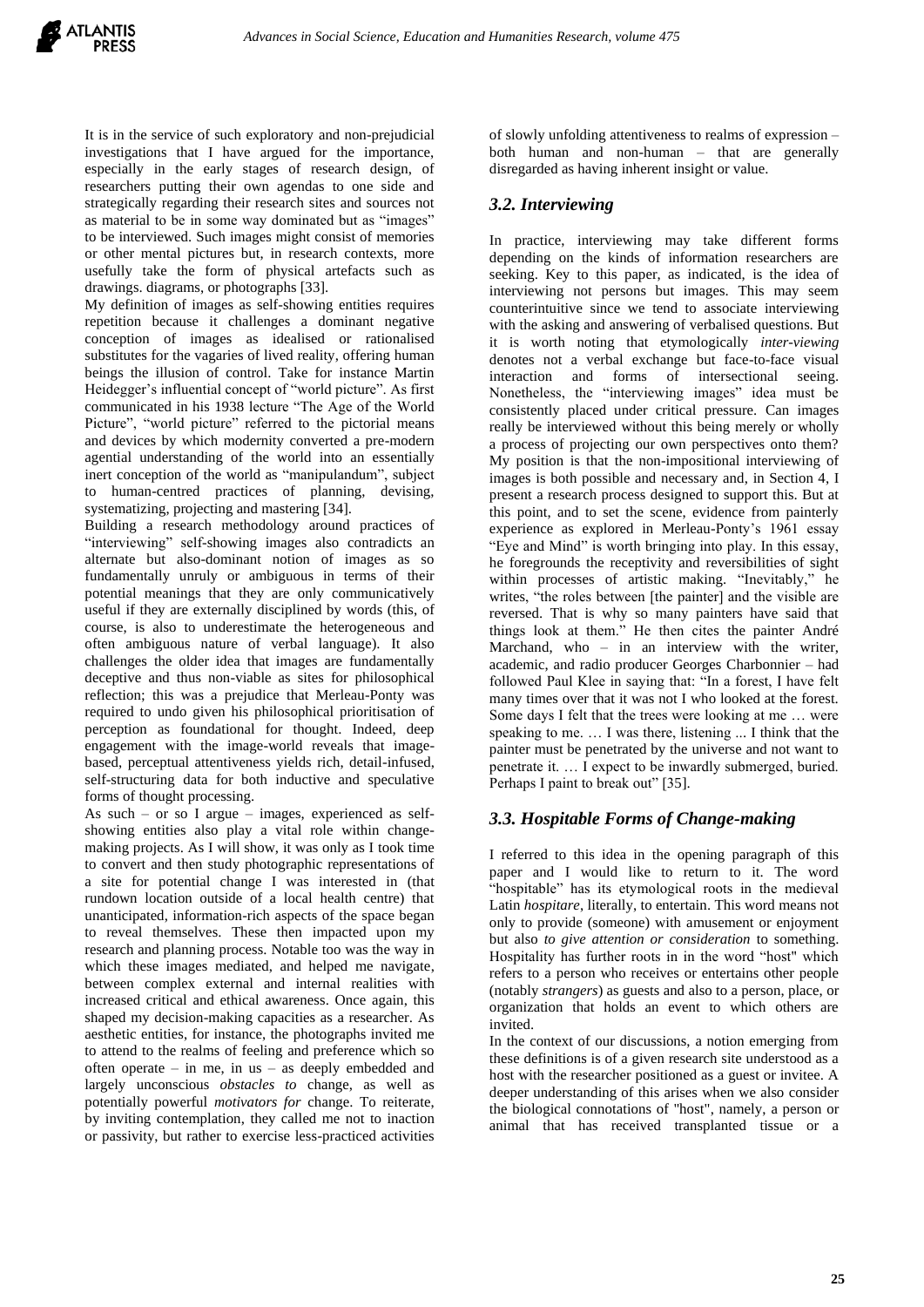transplanted organ. Tremendous intimacy in conveyed here, indeed a sense of incorporation (in our case) of researcher and researched. Also conveyed is the welcoming of otherness and the negotiations of difference and possible disagreement or discomfort which such novel encounters inevitably entail [36].

## *3.4. Place, Space, and Dwelling*

Notions of place, space and dwelling infuse this paper due to its emphasis on how sites for change might most hospitably be approached. Therefore a few brief clarifications are warranted. Firstly, I would like to understand place, space, and dwelling as overlapping, intercorporeal phenomena. Thus, concerning place and space, I would like to avoid definitions that define place as situated and embodied and space as abstract, in the sense of being homogenous and disembodied. Instead, following Merleau-Ponty, I would like to define space as that which is generated by bodies when they are operative in their more abstract and speculative modes. Secondly, as implied, I would like notions of dwelling, and dwellingplaces, to be aligned with hospitality as just described, that is, as welcoming of difference, strangeness, and change in recognition of the fact that difference is always already embedded everywhere.

## **4. HOW TO INTERVIEW IMAGES USING IPA**

## *4.1. Image Gathering*

For the "interviewing images" process key mages relating to a given research project must be assembled or made. There are no restrictions on the actual form, scale, materiality, or location of a research project's visual or material sources but for the "interviewing images" process to work these sources must be available in a format (an appropriate graphic or photographic form, for instance) that can be engaged with in a practical and sustained fashion. Key images associated with my community labyrinth-building project currently include photographs of potential project sites (as noted) as well as a growing archive of photographs and drawings of already-existing labyrinths and labyrinth designs from around the world. A further point is that image-gathering will likely occur at various points in the research process with the interviewing of images occurring iteratively.

# *4.2. Exposing Assumptions and Projections: Preliminary List-Making Project*

An important preparatory aspect of IPA research design has to do with clarifying the assumptions, projections and prejudices all researchers inevitably bring into a given project, knowingly or unknowingly. Crucially, however, this exposure is not an attempt at eradicating the personal, situated character of phenomenological research; such research, as already noted, is resolutely idiographic. Instead, it makes these perspectives and positions as explicit as possible, open to self-reflection and subject to further investigation, revision, or relinquishment, as required.

Regarding the interviewing of persons in IPA, this preparatory work usually takes place during the creation of semi-structured interview schedules. This is challenging work because it consists of compiling a small number of open questions designed to elicit rich information about the as-yet undetermined experiences of project participants, information that may run counter to the researcher's own agendas or expectations. The interview schedule operates as a guide. Depending on how a participant responds to the opening question, the schedule may be adapted, or even abandoned during the interview process. A key feature of IPA interviewing is that nonscripted follow-up questions are identified and asked within the interview context itself thus encouraging participants to expand upon their observations. The aim is for the researcher to follow the participant's accounts wherever they might lead.

Where the "interviewing images" process is concerned an effective preliminary exercise involves what I sometimes refer to as "extreme" list-making. Here, researchers work with a key image and make as exhaustive an inventory as possible of observations and responses. While list-making is normally regarded as a prosaic activity, when practiced within phenomenological research it yields surprisingly rich insights. Not only does it help researchers begin to attune themselves to the image in question, as will become apparent from what follows, it also has a vital decolonising impact. The process is as follows:

## *4.2.1. List-making*



**Figure 4** J. Andrews, Preparatory List-making Exercise (The Waldron Centre), 2020

List everything that comes to your attention while looking at your chosen image. Do not over-analyse or judge. Just write down one thing after another, line after line.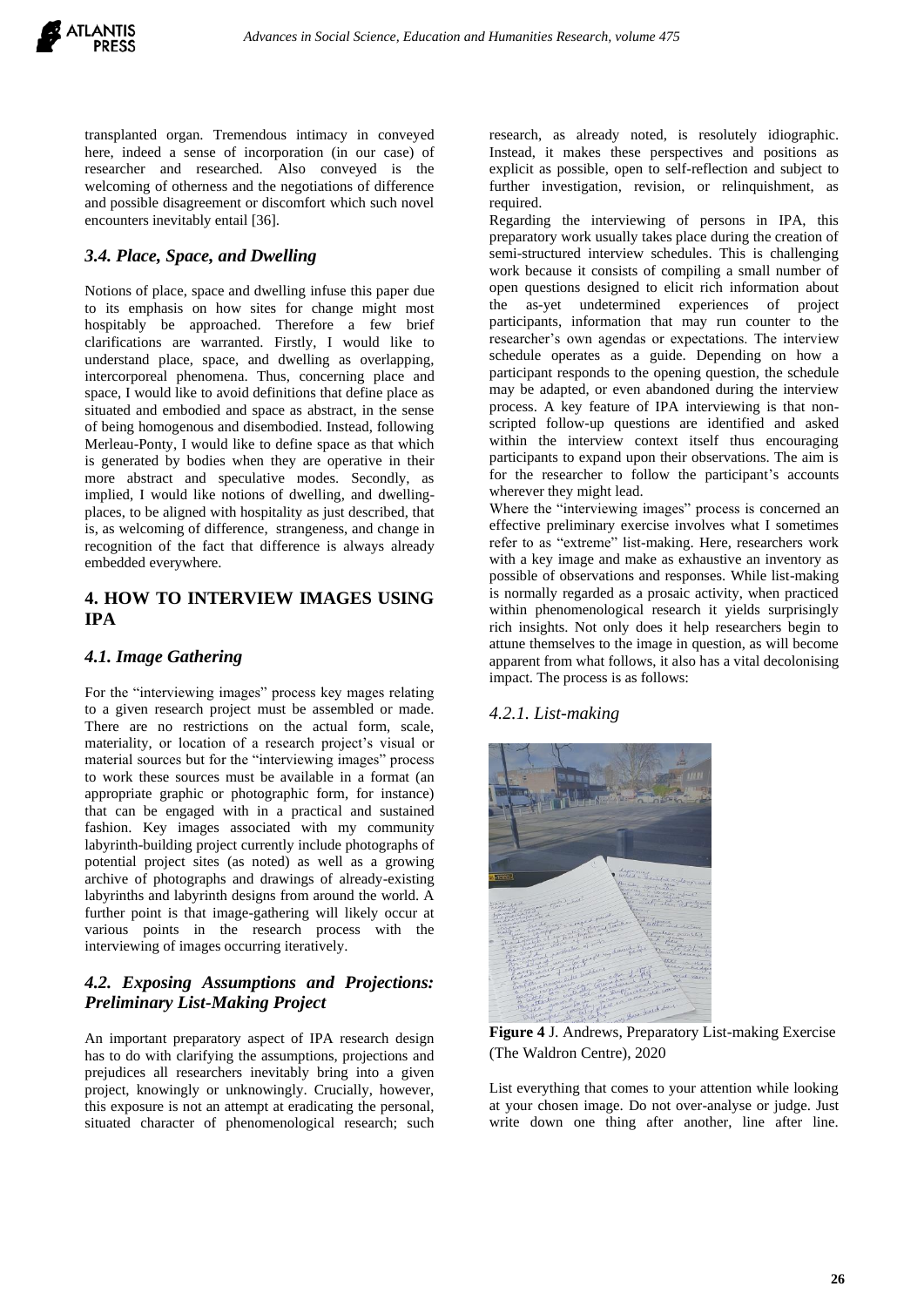Sometimes, not words but a scribble or a shape may be exactly what is required. Whether the process takes two minutes, ten minutes, or more, keep going until you feel that you have nothing further to add.

#### *4.2.2. Reviewing*

Then review your list, which is of interest both as a spatial and a time-based creation. Notice where your attention has been drawn by the image's physical, representational, or compositional attributes, and where ephemeral or emotive factors are predominant. Notice shifts from outer to inner awareness. Notice repetitions, patterns, and progressions. Notice unexpected perceptual, aesthetic, or conceptual shifts. Has a blind-spot suddenly been exposed – and if so, what did it consist of? Are you aware of perceptual habits having come to the fore? You may wish to use colour or annotation to highlight connections between different parts of your list. Notice where and how your list identifies and perhaps reinforces named interests, thus indicating areas for further investigation. Indeed, you may define one specific moment in the list-making process as particularly singular. As you do this work, fresh observations may come to mind. These may be added to the list. Indeed, these lists can be returned to and extended throughout the overall research process.

When reviewing the results of my own list-making (Figure 4), my most significant observations were, firstly, that out of 57 entries 46 referred to what was visible in only the lower two-thirds of the image, the condition of the square itself. This is not altogether surprising since my site visit had confirmed its potential to hold a good-sized labyrinth. But clearly, I was disproportionately fixated on the aspect of the image that related most directly to my predetermined plans; I barely attended to the square's broader context. Secondly, although the site appeared to me as though "awaiting signification", I noticed that my descriptions of it communicated only negative judgements and emotions. I listed: bare, neglected, undeveloped, abandoned, gloomy, depressing, ugly, displeasing, useless, unwelcoming, a wasted space, unloved, dreary, and decrepit. Thirdly, I did raise several useful questions indicating a need for further research and thought. For instance, the plot consisted of one area laid out in a pattern of broad stripes and another consisting of rough, compacted gravel; did this indicate an original aesthetic scheme that had remained unfinished? I also asked why the site had become so neglected and wondered whether a beautiful re-design ideally incorporating a large labyrinth design and low-level planting would work in this unspectacular and under-resourced part of London (although I did think that a design inspired by South Africa's Labyrinth at The Edge at Hogsback created in 2002 might hold possibilities [37] ).

#### *4.3. Using The IPA Grid*

The fundamental tool for interviewing images in a manner that amplifies the openness and rigor of IPA is the IPA

grid. The approach here is analogous to that for analysing and interpreting interview transcripts – or indeed for closely reading other text-based materials. Simply put, a key image is inserted into the grid's central panel. The panel's rectangular format functions as a specific space of display from which certain of the image's varied modes of self-presentation are revealed and may be reflected upon.



**Figures 5 and 6** J. Andrews. The IPA grid as used in the "interviewing images" methodology. Two different images of the Waldron site, 2020

In some cases, researchers may feel that the preliminary list-making project has been so exhaustive that the key image in question is unlikely to present further insight. It is important therefore that a sense of expectancy makes itself felt at this point. In fact, the "interviewing images" process is likely to enter unanticipated territory as IPA's more systematic investigations are layered onto the purposefully spontaneous and intuitive procedures that characterised the preliminary list-making exercise.

The IPA grid is a fundamental resource because it invites repeated yet diverse returns to a single self-presenting image and can provoke new forms of what the phenomenologist Robert Sokolowski has referred to as "searching mobility" where perception is concerned [38].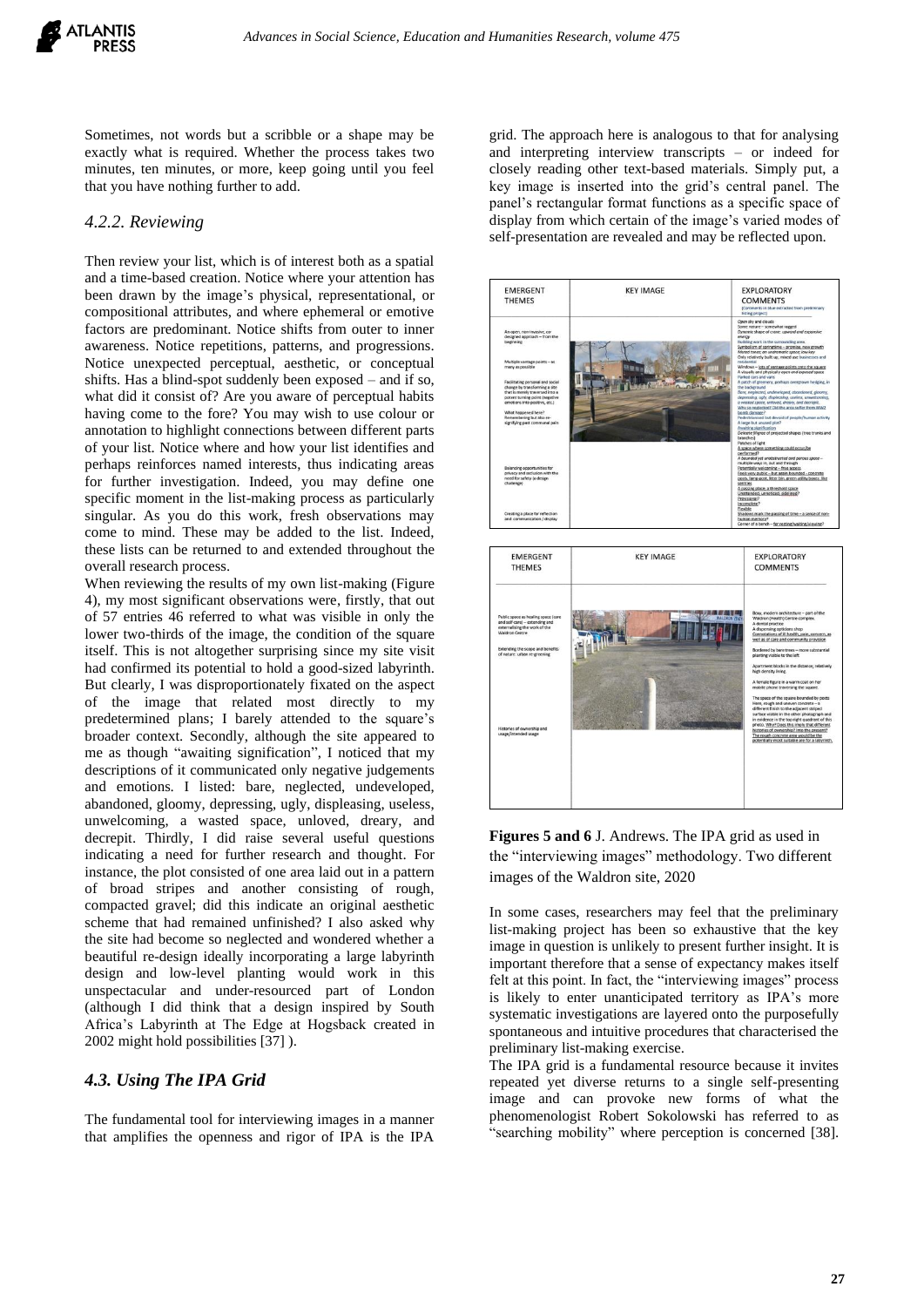Particularly useful, in my view, is the grid's invitation not only to practice curiosity-driven seeing but also a nonintuitive, machinic mode of perception, akin to the linear, left to right data gathering of a scanning device. Such "unnatural" viewing disrupts both the image's more conventional compositional prompts for how it could be seen, and the researcher's embedded perceptual habits. By provoking such an unfamiliar way of seeing, the grid structure ultimately enlarges the image's self-showing potential. In addition, when it comes to exploratory commenting, the grid may be used flexibly. For instance, such commenting need not always be verbal. An insightful response to a key image might be another image. Thus, a detailed observational drawing might excavate an aspect of the key image. In some cases, the key image might provoke a memory which is then sketched, or a diagram might most efficiently convey certain visual or spatial dynamics. Alternatively, the key image may prompt associations with images created by others which may then be brought into play. In other words, just as the image will prompt differing modes of visual thought so too varied forms of visual and verbal notation may be deployed [39]. When exploratory commenting has been completed  $-$  as thoroughly as possible – emergent themes are collated. This can be painstaking, involving trial and error. It is at this stage that interpretation comes more emphatically to the fore. But – encouraged by the layout of the IPA grid in which key image, exploratory comments and emergent themes are positioned alongside one another – this interpretative activity involves constant cross referencing

and accuracy-checking. Once emergent themes have been identified, the whole process is repeated with other key images relevant to the project (Figure 6). In some cases, work already carried out may have prompted the need for additional image gathering to occur. As information and insight accumulate, emergent themes may be adjusted, and higher-level superordinate themes will become apparent.

# *4.4. Working With Exploratory Comments And Emergent Themes To Enrich Research Design*

## *4.4.1 Exploratory commenting*

Here again, I will turn to my own case-study material – which is very much early-stage work-in-progress. As an initial step (see Figure 5) I could have transferred selected observations drawn from the list-making exercise into the IPA grid, paying attention to whether they were descriptive, linguistic or conceptual in nature and making sure to align these entries with the aspects of the image that provoked them. But instead I decided to start afresh, scrutinising the image systematically from top to bottom (thus including the terrain I neglected to engage with sufficiently earlier on) and recording only new observations. I reviewed them and tried to code them (using plain text, italics and underlining) according to whether they were fundamentally descriptive, linguistic, or conceptual. This process is not always straightforward;

when looking at visual material it is more difficult to distinguish the what from the how of self-display (the descriptive from the linguistic). Nonetheless, making the attempt is important since it helps develop discernment. I then entered additional insights drawn from the listmaking exercise, using blue ink, and made a comparison. Particularly apparent was a shift in my own aesthetic responses to the image/site from overwhelmingly negative emotions to ones that were significantly more positive. Consequently, I was more attuned to nuance and possibility (research has shown that negative emotions reduce perceptual openness by narrowing awareness; positive emotions enlarge and diversify our capacities to perceive [40]). Observations provoked while using the IPA grid included "open sky and clouds", "dynamic shape of crane: upward and expansive energy", "symbolism of springtime – promise; new growth", "delicate filigree of projected shapes (tree trunks and branches)", "patches of light", "potentially welcoming – free access", "a threshold space", and "flexible". I also noticed that (while aesthetically displeasing) the posts and street furniture surrounding the plot gave it a sense of porous boundedness and had the effect of both setting it apart and protecting it. As I observed the play of light and shadow upon the plot, I began to think about how it documented the passing of time and, more whimsically, how a non-human, sense memory might thus also be being conveyed. I also noted the corner of a bench in the lower left-hand portion of the image – a place for resting, waiting or viewing – and began to think about the site as a space awaiting creative activation and, as noted, signification; a space, indeed, that might be *inviting* something to occur, to be enacted or practiced, performed or displayed.

# *4.4.2 Emergent themes*

Thus far, working with two images for the sake of extending demonstration (Figures 5 and 6), I have identified nine emergent themes all of which have provoked me to reconsider my vision for the project and how it might be implemented: (1) An open, non-invasive, co-designed approach – from the beginning. This prompted me to reassess a potential labyrinth-building project on the site in terms of its scale and materiality. It is vital that the site's current flexibility and ease of access is not compromised. Perhaps, prompted by my reflections on the play of light and shade on the site, non-permanent projected labyrinth designs such as those designed by Jim Buchanan [41] could be deployed as test cases? (2) Multiple vantage points – as many as possible; (3) Facilitating personal and social change by transforming a site that is merely traversed into a potent turning point (negative emotions into positive, etc.); (4) What happened here? Remembering but also re-signifying past communal pain; (5) Balancing opportunities for privacy and seclusion with the need for safety (a design challenge). This is particularly important for labyrinth-walking which is a meditative practice and all the more so if a labyrinth is installed in an unsettling location; (6) Creating a place for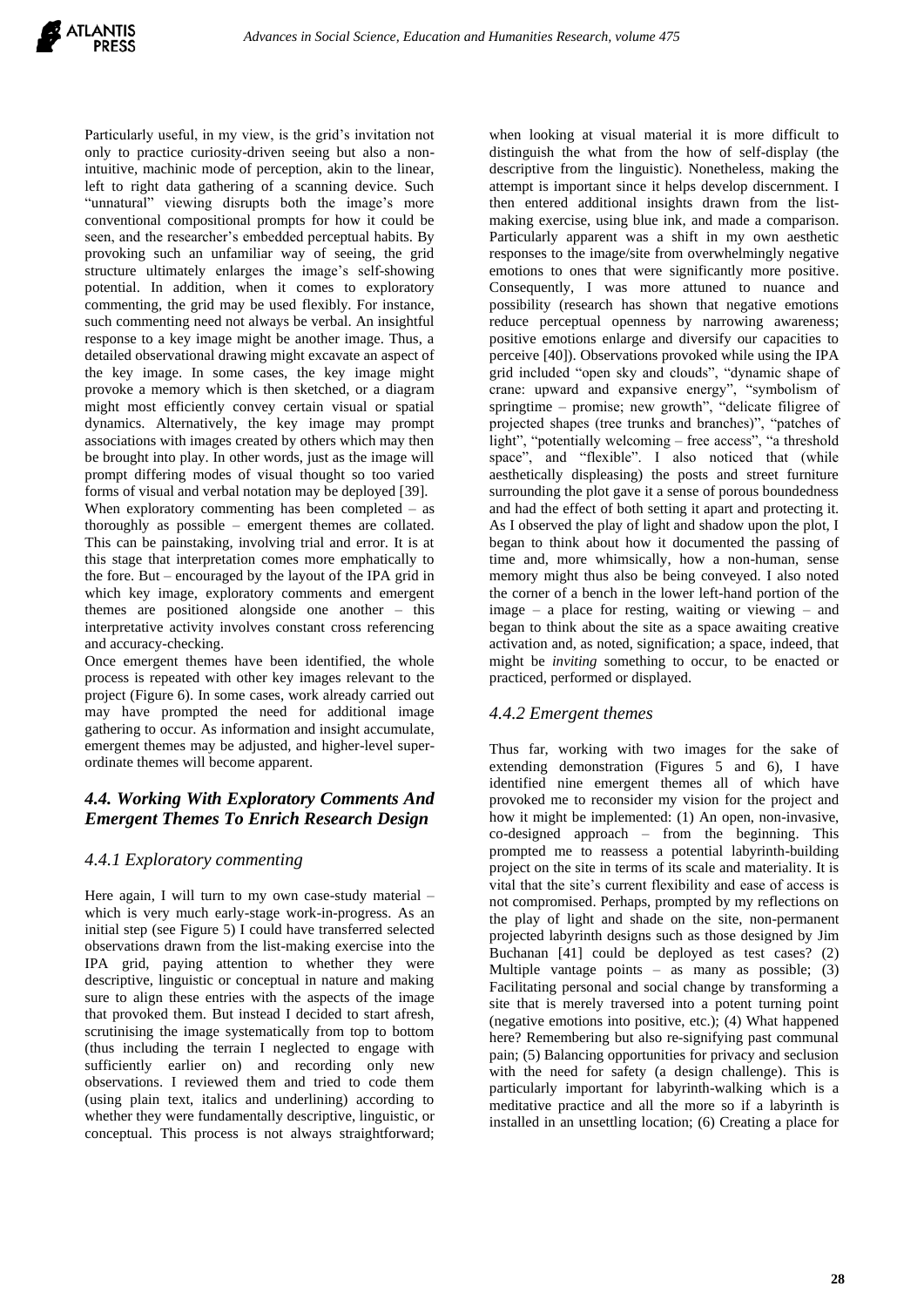reflection and communication/display (all Figure 5) and (7) Public space as healing space (care and self-care) – extending and externalising the work of The Waldron Centre; (8) Extending the scope and benefits of nature: urban re-greening; (9) Histories of ownership and usage/intended usage (Figure 6). As research develops these themes will undergo adjustment. But in each case, arguably, aspects of my overall research objectives – to activate the decolonising aspects of phenomenology in relation to the questions of hospitality and change implementation – are in evidence. Usefully too, where research design is concerned, the emergent themes presented themselves as prompts for additional information- and evidence-gathering. Indeed, to this end, I believe that responding to a current call for a local public engagement project might be productive. Such a project would also activate most of the emergent themes identified and (4) in particular. 18 January 2021 will mark forty years since the suspected racist murder of thirteen young black people in the notorious "New Cross Fire". It occurred at 439 New Cross Road, almost adjacent to The Waldron Centre. Apparent official indifference to the deaths led to the largest political mobilisation of black people then seen in Britain. An art installation on the Waldron site – researched and created collaboratively – commemorating the fire and the protests in a multivocal way could incorporate a labyrinth structure to provide powerfully embodied ways of journeying through those still raw memories differently. Such a project could also pave the way for further labyrinth-based projects locally by providing collective opportunities to learn about, experience and reflect upon the capacities of labyrinths to initiate positive change, socially, psychologically, and spiritually. To operate, quite literally, as turning points within challenging conditions.

# **5. CONCLUSION**

In this paper, I sought to present "interviewing images" as a research methodology that is particularly useful in the service of what I have referred to as hospitable (nonimpositional, non-coercive) change-making. To this end, I argued for the importance of research design that orchestrates a vital shift in the researcher's attention away from a predetermined "desired change" and towards *the site* of proposed change as it is revealing itself here and now. To this end, I argued for the strategic importance of addressing (or "interviewing") sites of proposed change as "images" and I provided a set of explanatory IPA-inspired guidelines for doing so. Crucially, this methodology is still in development. Indeed, it is a project that Clare Veal and I are in the process of amplifying (there is much content, explored in our workshops, that I have not been able to present here, including the question of how to engage with moving imagery). It is also a methodology that can be combined with others within a given research project. As noted, I regard it as especially useful in the early stages of research design due to its capacity to encourage especially nuanced analysis, interpretation, and reflection.

In my own research and teaching, the "interviewing images" methodology has borne fruit in terms of opening unanticipated territory for reflection and, as indicated, prompts for further research. And, although my own research with respect to potential community labyrinthbuilding projects has barely begun, engaging with the Waldron site as image, and responding to its selfpresentations, demonstrated to me how many assumptions and what an explicitly defined vision of change I was already bringing with me. My impetus, in my first meetings with a potential stakeholder – a member of the local borough council with responsibility for the health centre – was to enrol her into my way of seeing things. I am now better prepared to slow down and approach the project with less certainty but greater curiosity regarding the revelations still to come. I will continue experimenting with the methodology and would also be most grateful to receive feedback from researchers who have been inspired also to take up the "interviewing images" challenge.

# **ACKNOWLEDGMENTS**

My heartfelt thanks go to Mr Jeffrey Say, who leads the MA in Asian Art Histories at LASALLE College of the Arts, Singapore, to his colleague Dr Clare Veal, and to the Goldsmiths Partnership Innovation Fund for supporting the "Using Phenomenology" workshops. I also thank the London IPA Group for their early stage support. I especially thank Professor Jonathan A. Smith, Dr Clare Veal, Dr Nadine Andrews, and the anonymous iDwell reviewers for their invaluable feedback and encouragement.

# **REFERENCES**

[1] The rationale for this project-in-process may be found here: Jorella Andrews, "Practices of Stewardship: Albion Millennium Green and the Albion Millennium Green Labyrinth as an Agent of Care". In: *Redesigning Stewardship* Conference. Goldsmiths, University of London, United Kingdom 16 September 2019. http://research.gold.ac.uk/28029/ Accessed 29 June 2020.

[2] See: Alia Al-Saji, "A Phenomenology of Critical-Ethical Vision: Merleau-Ponty, Bergson, and the question of seeing differently," *Chiasmi International* 11, 2009, 375-398. Thanks to Clare Veal for reminding me of this text.

[3] Maurice Merleau-Ponty, *Phenomenology of Perception*. Translated by Colin Smith, London: Routledge and Kegan Paul Ltd., 1962, 57. Emphasis mine.

[4] Ibid.

[5] Ibid.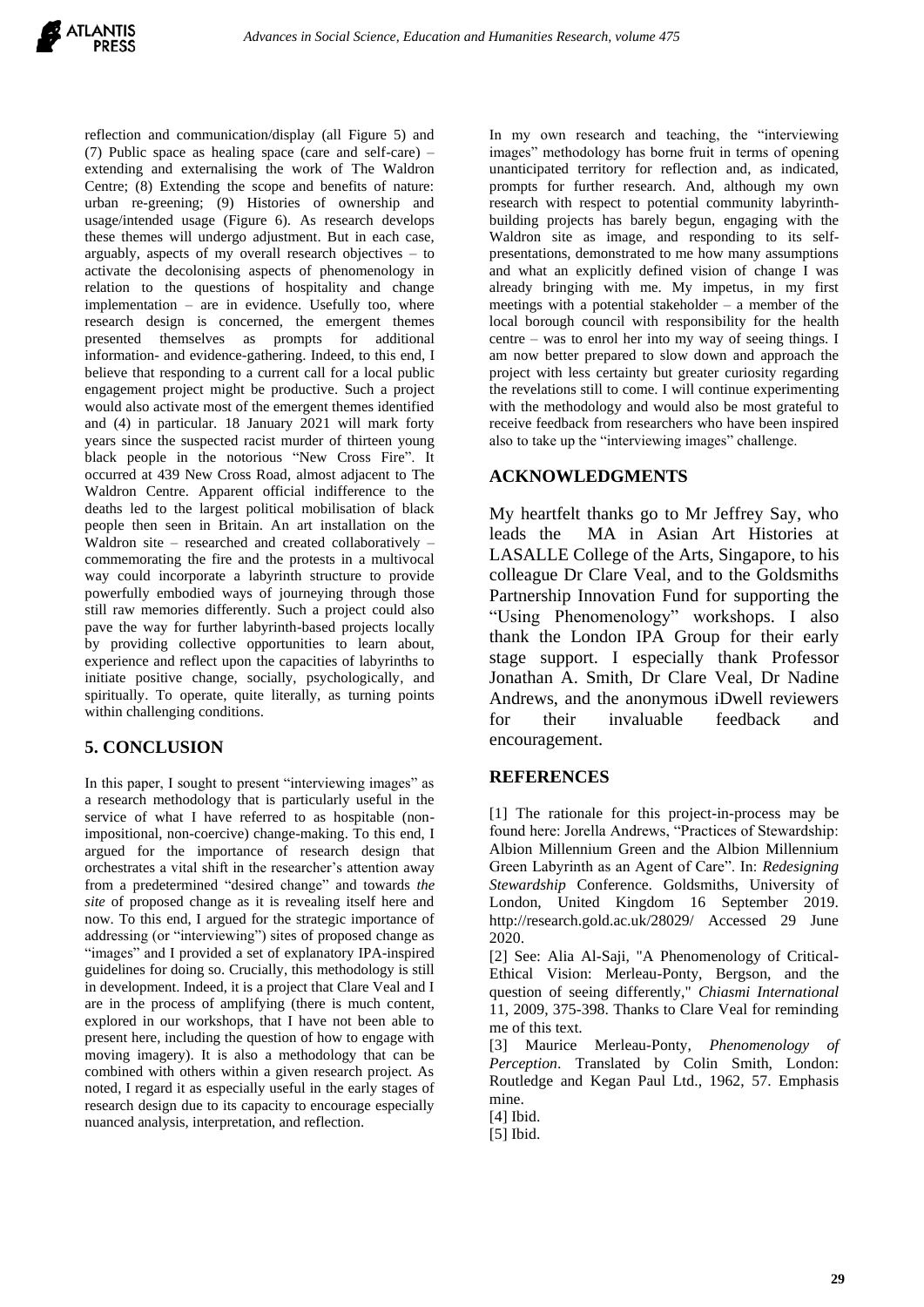

[6] Merleau-Ponty, *The Visible and the Invisible*, Evanston, Illinois: Northwestern University Press, 1968, 4.

[7] Ibid.

[8] Key texts include Maurice Merleau-Ponty, *Phenomenology of Perception* op cit; "Cézanne's Doubt" [1945]. In *Sense and Non-sense*. Edited by John Wild, Evanston, Illinois: Northwestern University Press, 1964. 9-25; "The Primacy of Perception and its Philosophical Consequences" [1946]. In *The Primacy of Perception*. Edited by James M. Edie. Evanston, Illinois: Northwestern University Press, 1964, 12-42; 'Indirect Language and the Voices of Silence' [1952]. In *Signs*. Translated by Richard C. McCleary, Edited by John Wild. Evanston, Illinois: Northwestern University Press, 1964, 39-83; *Institution and Passivity: Course Notes from the Collège de France* [1954-1955], Evanston, Illinois: Northwestern University Press, 2010; "Eye and Mind" [1961]. In *The Primacy of Perception*, op. cit., 159-190; *The Visible and the Invisible (followed by working notes)*, op cit.

[9] See in particular: Jorella Andrews, *Showing Off! A Philosophy of Image*. London, New York, Delhi, Sydney: Bloomsbury Publishing, 2014; *The Question of Painting: Rethinking thought with Merleau-Ponty*, London, New York, Delhi, Sydney: Bloomsbury Publishing, 2018.

[10] For further perspectives on the determinedly situated yet self-relinquishing nature of phenomenological research see Jean-Louis Chrétien, 'How to Wrestle with the Irresistible'. In *Hand to Hand: Listening to the Work of Art*, New York: Fordham University Press, 2-3.

[11] See for instance Isis Brook, "Goethean Science as a Way to Read Landscape", *Landscape Research* 1998, Vol. 23, No 1, 51-69. With thanks to Nadine Andrews for drawing this text to my attention.

[12] Robert Sokolowski, *Introduction to Phenomenology*, Cambridge: Cambridge University Press [2000], 2008; Raymond M Weaver, "What is Description?", *The English Journal*, Vol. 8, No. 2 (Feb 1919) 63-80.

[13] See for instance: Philip Yenawine and Alexa Miller, "Visual Thinking, Images, and Learning in College", *About Campus* / Sept-Oct 2014. Published online in Wiley Online Library (wileyonlinelibrary.com) © 2014 by American College Personnel Association and Wiley Periodicals, Inc. DOI:  $10.1002/abc.21162$ . For further resources https://vtshome.org/

[14] Jonathan A. Smith, "Beyond the divide between cognition and discourse: Using interpretative phenomenological analysis in health psychology", *Psychology & Health* 1996, 11:2, 261-271, DOI: 10.1080/08870449608400256.

[15] Jonathan A Smith Paul Flowers and Michael Larkin, *Interpretative Phenomenological Analysis: Theory, Method and Research*, Sage, 2009.

[16] Pnina Shinebourne and Jonathan A. Smith, "Images of addiction and recovery: An interpretative phenomenological analysis of the experience of addiction and recovery as expressed in visual images", *Drugs: education, prevention and policy*, October 2011; 18(5): 313–322.; Jamie A. Kirkham and Jonathan A. Smith, "Painting Pain: An Interpretative Phenomenological Analysis of Representations of Living With Chronic Pain", *Health Psychology*, American Psychological Association 2015, Vol. 34, No. 4, 398–406; Isabella E Nizza, Jonathan A Smith and Jamie A Kirkham, "Put the illness in a box': a longitudinal interpretative phenomenological analysis of changes in a sufferer's pictorial representations of pain following participation in a pain management programme", *British Journal of Pain* 2018, Vol 12(3) 163 –170.

[17] As Smith, Flowers and Larkin have put it: "Idiography is concerned with the particular. This is in contrast to most psychology, which is "nomothetic", and concerned with making claims at the group or population level, and with establishing general laws of human behaviour." They go on to explain that phenomenology's commitment to the particular takes the form of (1) attention to detail and "therefore depth of analysis" and (2) attention to how "particular experiential phenomena (an event, process, or relationship) have been understood from the perspective of particular people, in a particular context." See Smith et. al., *Interpretative Phenomenological Analysis*, op. cit., 29.

[18] Ibid., 32.

[19] Smith, email correspondence with the author, 10/07/2020

[20] Email correspondence initiated: 4 September 2018. [21] Jorella Andrews, "Interviewing Images': Using IPA (Interpretative Phenomenological Analysis) in visual arts research." In: Pictures and words: combining verbal accounts and visual images within interpretative phenomenological analysis. *Phenomenology of Health and Relationships Conference: Creativity and Affect*. Aston University, Birmingham, United Kingdom 22-23 May 2019.

[22] Phenomenological research methods are absent from key resources including: Gillian Rose (ed.), *Visual Methodologies: An Introduction to Researching with Visual Materials*, London: Sage, fourth edition 2016 originally published in 2001; Susan Walsh, Barbara Bickel and Carl Leggo (eds.), *Arts-Based and Contemplative Practices in Research and Teaching: Honoring Presence*, New York and London: Routledge, 2015; Paula Reavey (ed.), *Visual Methods in Psychology: Using and Interpreting Images in*